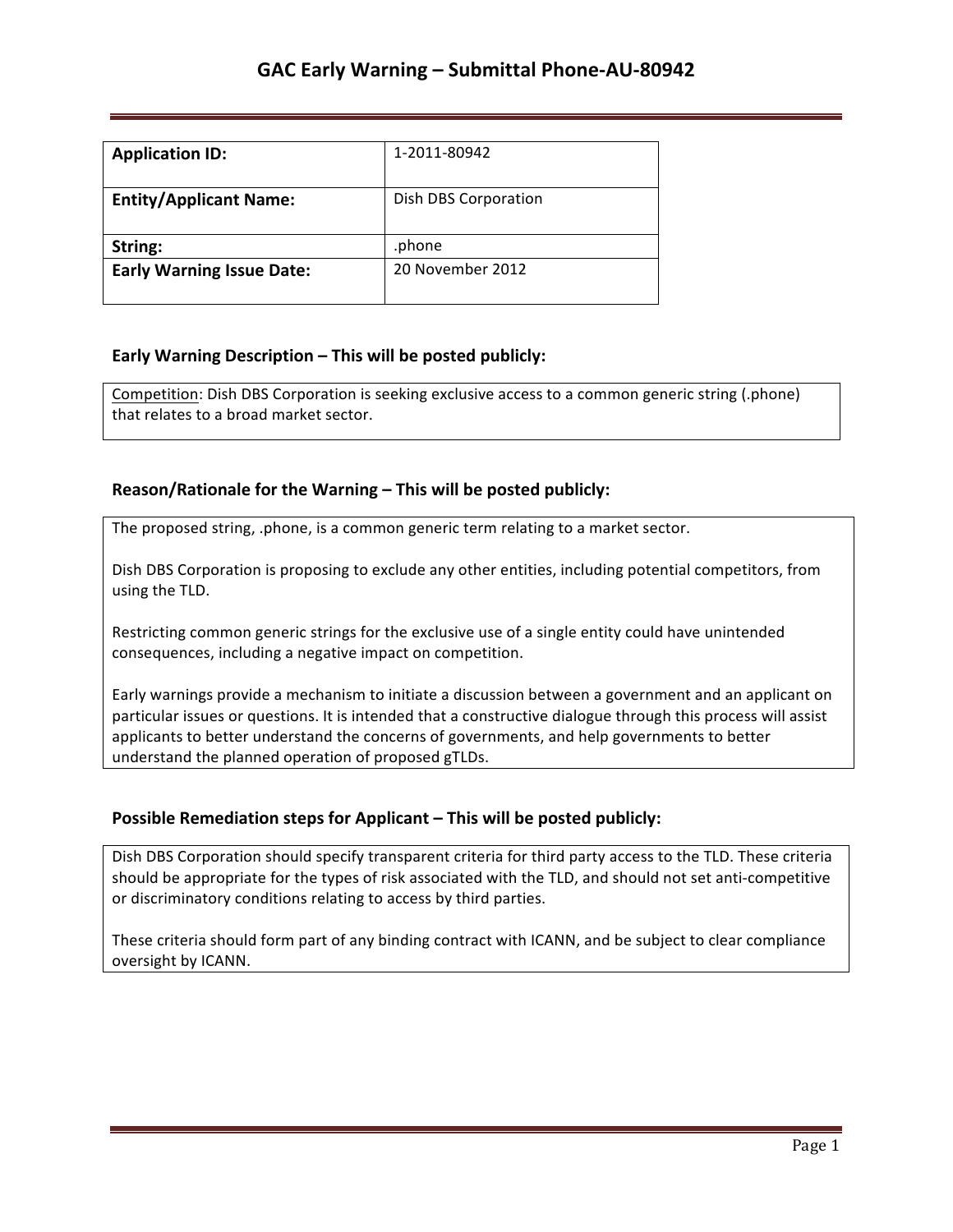### **Further Notes from GAC Member(s) (Optional) – This will be posted publicly:**

This Early Warning is from the Department of Broadband, Communications and the Digital Economy (DBCDE), on behalf of the Australian Government. In the first instance, communications and responses to this early warning should be emailed to gacearlywarning@gac.icann.org, with the text "Australian EW" and the application ID in the subject field.

# **INFORMATION FOR APPLICANTS**

# **About GAC Early Warning**

The GAC Early Warning is a notice only. It is not a formal objection, nor does it directly lead to a process that can result in rejection of the application. However, a GAC Early Warning should be taken seriously as it raises the likelihood that the application could be the subject of GAC Advice on New gTLDs or of a formal objection at a later stage in the process. Refer to section 1.1.2.4 of the Applicant Guidebook (http://newgtlds.icann.org/en/applicants/agb) for more information on GAC Early Warning.

## **Instructions if you receive the Early Warning**

**ICANN** strongly encourages you work with relevant parties as soon as possible to address the concerns voiced in the GAC Early Warning.

### **Asking questions about your GAC Early Warning**

If you have questions or need clarification about your GAC Early Warning, please contact gacearlywarning@gac.icann.org. As highlighted above, ICANN strongly encourages you to contact gacearlywarning@gac.icann.org as soon as practicable regarding the issues identified in the Early Warning. 

### **Continuing with your application**

If you choose to continue with the application, then the "Applicant's Response" section below should be completed. In this section, you should notify the GAC of intended actions, including the expected completion date. This completed form should then be sent to gacearlywarning@gac.icann.org. If your remediation steps involve submitting requests for changes to your application, see the change request process at http://newgtlds.icann.org/en/applicants/customer-service/change-requests.

In the absence of a response, ICANN will continue to process the application as submitted.

### **Withdrawing your application**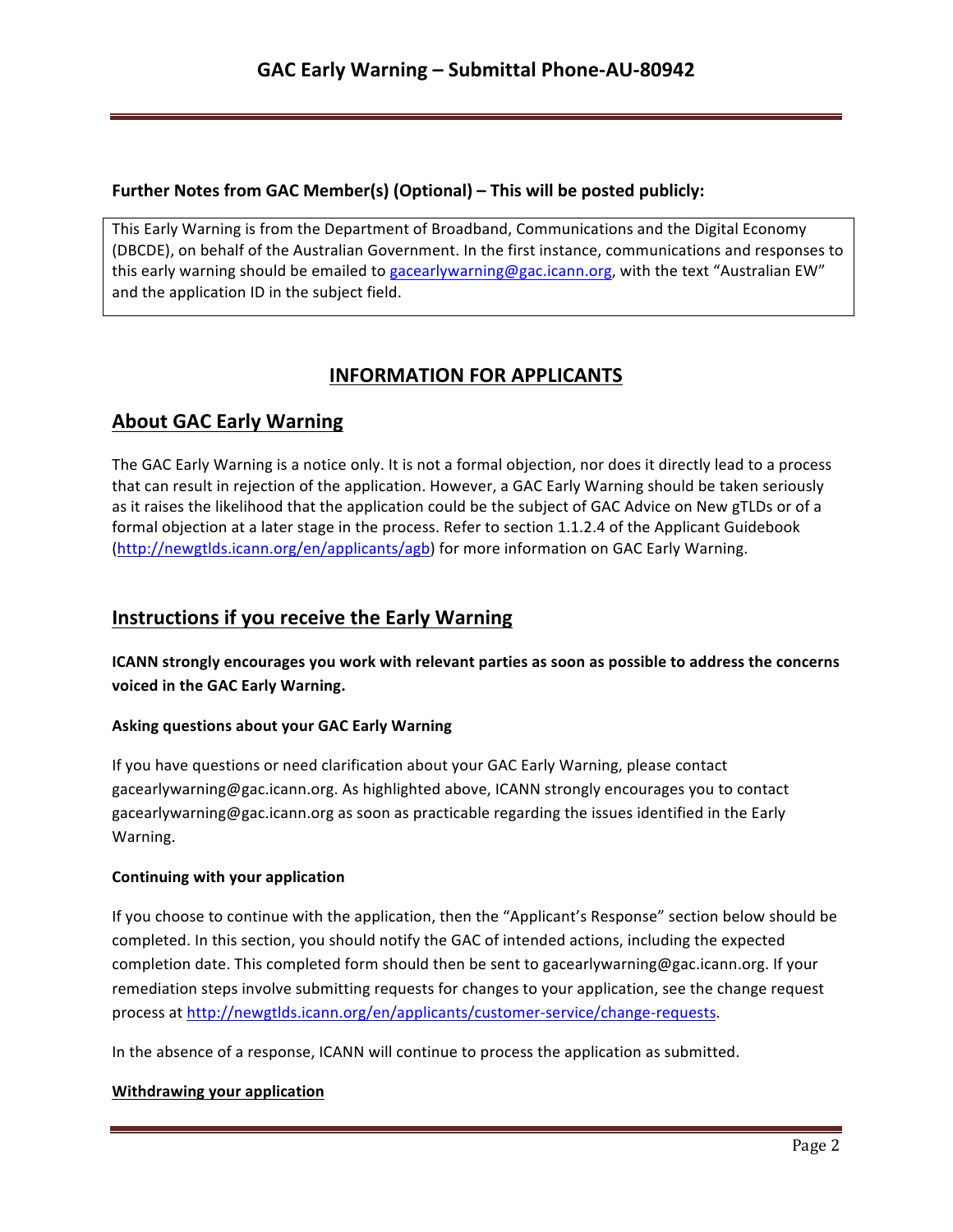## **GAC Early Warning – Submittal Phone-AU-80942**

If you choose to withdraw your application within the 21-day window to be eligible for a refund of 80% of the evaluation fee (USD 148,000), please follow the withdrawal process published at http://newgtlds.icann.org/en/applicants/customer-service/withdrawal-refund. Note that an application can still be withdrawn after the 21-day time period; however, the available refund amount is reduced. See section 1.5 of the Applicant Guidebook.

For questions please contact: **gacearlywarning@gac.icann.org** 

### **Applicant Response:**